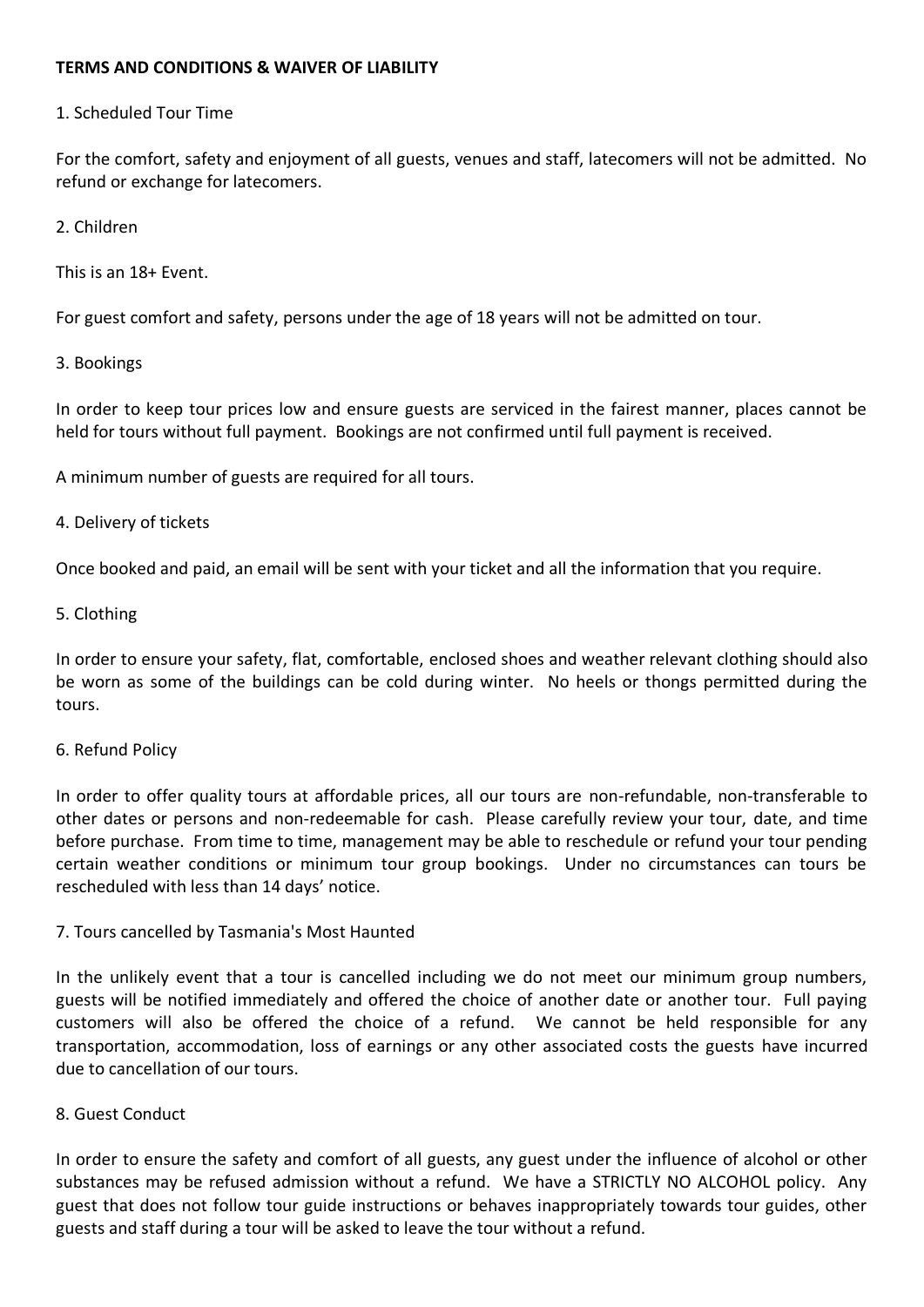## 9. Loss/Damage of Equipment

If you break or lose any equipment, you may be liable for covering the replacement cost.

# 10. Waiver of Liability

Tasmania's Most Haunted tours visit haunted, historic locations that may include stairs, dark alleyways, and other hazards. We hold Public Liability Insurance and ensure all care is taken for your safety during the tour, however, by purchasing a ticket and attending you agree that you voluntarily assume the risk of injury, accident, death, loss, cost or damage to your person or property and you release the venue, Tasmania's Most Haunted, Contractors, Investigators/Tour Guides and booking agents from any and all liability resulting from the negligence of the venue and its owners, officers, employees or agents. You agree to indemnify and hold Tasmania's Most Haunted, Contractors, Investigators/Tour Guides, the venue and its owners, officers, employees, and agents harmless from and against any liability resulting from the negligence of the venue, Tasmania's Most Haunted Investigators/Tours Guides and its owners, officers, employees, or agents. This indemnification obligation shall not include the gross negligence or wilful misconduct of Tasmania's Most Haunted, Contractors, Investigators/Tour Guides, the venue and/or its owners, officers, employees, or agents. You certify that you are in good physical health and able to undertake and engage in the range of tour activities in which you choose to participate. Participation is at your own risk. No responsibility is accepted by Tasmania's Most Haunted for your mental or physical wellbeing. This waiver, release and indemnification agreement includes, without limitation, all injuries which may occur as a result of (a) use of all amenities and equipment in the venue and your participation in any activity, (b) sudden unforeseen malfunctioning of any equipment and (c) slipping or falling while in the venue or on the venue premises, including adjacent pathways and parking areas. You acknowledge that you have carefully read this waiver, release and indemnification agreement and fully understand that it is a release of liability. For you and your heirs, executors and assigns you acknowledge and agree that you have been fully informed of and acknowledge, assume and accept the risks inherent in attending a Tasmania's Most Haunted Event.

By purchasing a ticket to this event, you acknowledge that you have carefully read and fully understand and agree to adhere to all the terms and conditions and waiver in their entirety associated with this tour and fully understand that it is a release of liability.

## 11. Privacy Policy

Customer details will not be shared with any third parties. When purchasing a ticket, your email address will be added to our database. We do not personally accept credit card payments; therefore, card details are not stored in our database.

## 12. Tour Operator

All Tours are run by Tasmania's Most Haunted (ABN 15 381 208 934).

For more information about this event, please contact the "Event Organiser".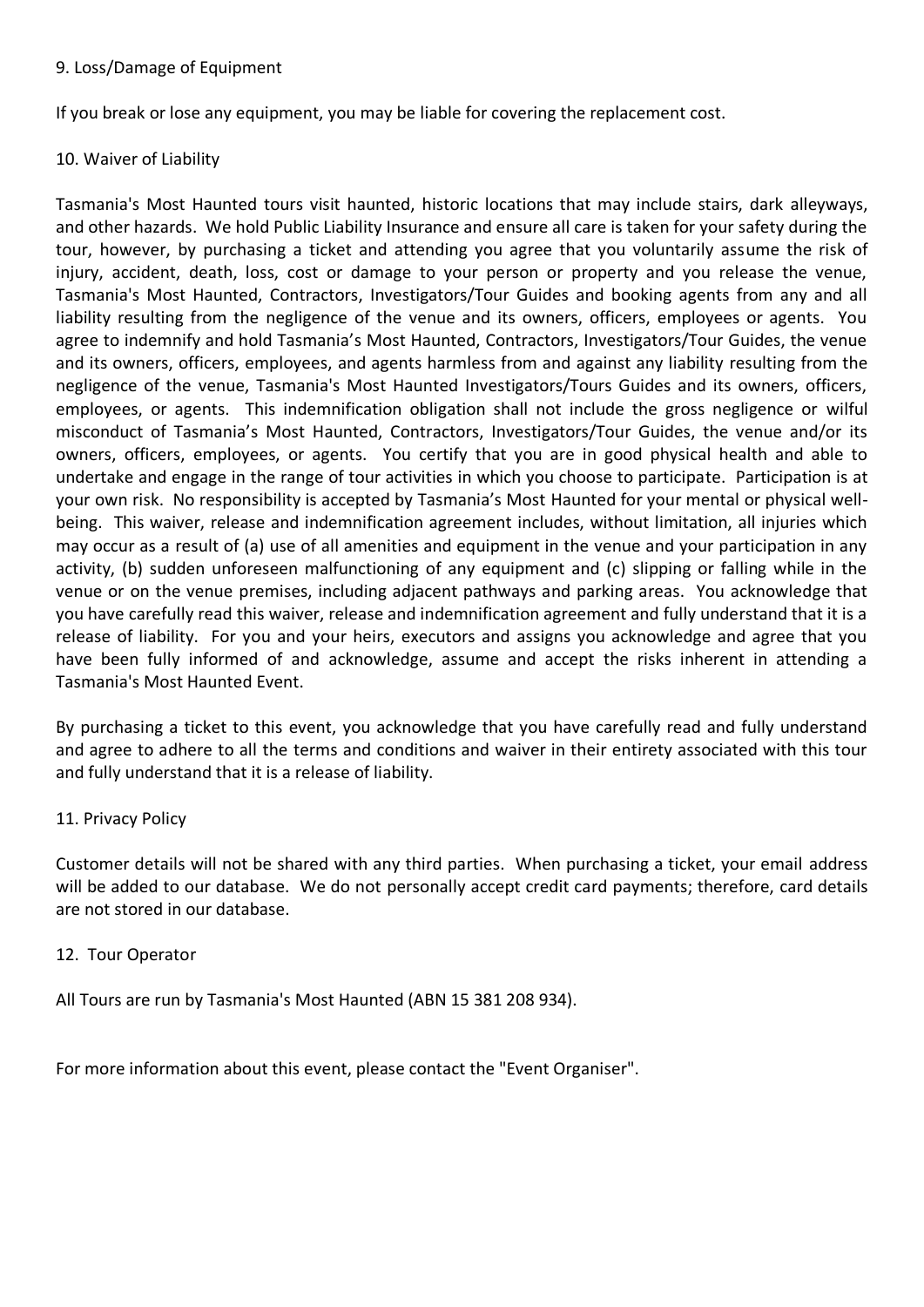# **Tasmania's Most Haunted – COVID-19 SAFETY PLAN TOURS AND EVENTS**

Tasmania's Most Haunted is continuing to closely monitor the impacts and spread of the coronavirus (COVID-19).

## **We have implemented our COVID-Safety Plan and will include the following:**

- Managing the number of people in any one indoor space to adhere to social distancing guidelines.
- Ensuring our staff exercise due diligence with best practice personal hygiene and to keep all staff informed on the latest developments.
- Ensuring the use and availability of hand-sanitizer, gloves, and other personal protective equipment.
- Increased cleaning and sanitizing of high-touch surfaces and equipment with products effective against the coronavirus.

## **How you can help us all to stay safe:**

- Regularly and thoroughly clean your hands with an alcohol-based hand rub or wash them with soap and water.
- Maintain social distancing of at least 1.5 metre (5 feet) distance between yourself and other people on tour.
- Refrain from handshakes or hugs.
- Avoid touching your eyes, nose and mouth.
- Practice good respiratory hygiene by covering your mouth and nose with your bent elbow or tissue when you cough or sneeze. Then dispose of the used tissue immediately into a designated enclosed bin. Then sanitise or wash your hands as described on the appropriate signage.
- You must advise if you have been in close contact with anyone who has been overseas or who has had Coronavirus in the past 14 days.
- If you are travelling from another state, make sure you have registered your travel and contact details via the Tas e-Travel system and you have followed all the current rules and regulations regarding your travel to Tasmania via th[e www.coronavirus.tas.gov.au](http://www.coronavirus.tas.gov.au/) website.
- If you are an international traveller, please contact us at **bookings.tasmosthaunted@gmail.com.au** 48 hours prior to your arrival on tour.

**STAY HOME** if you feel unwell. If you have a fever, cough and difficulty breathing, seek medical attention by phoning your doctor or the Public Health Line on 1800 671 738.

For the latest advice, information, and resources about coronavirus, go to the Australian Government Department of Health website at www.health.gov.au and follow the link from the homepage.

# **FREQUENTLY ASKED QUESTIONS?**

#### **Can I use my own hand sanitiser?**

No, you must use our designated sanitiser on entry/exit into our buildings, otherwise you will not be allowed to enter.

#### **Will you be supplying face masks?**

No, but you can bring and wear your own. Your face mask must not be shared. Do not leave or dispose your face mask in any bins onsite. You must take your used face mask away with you.